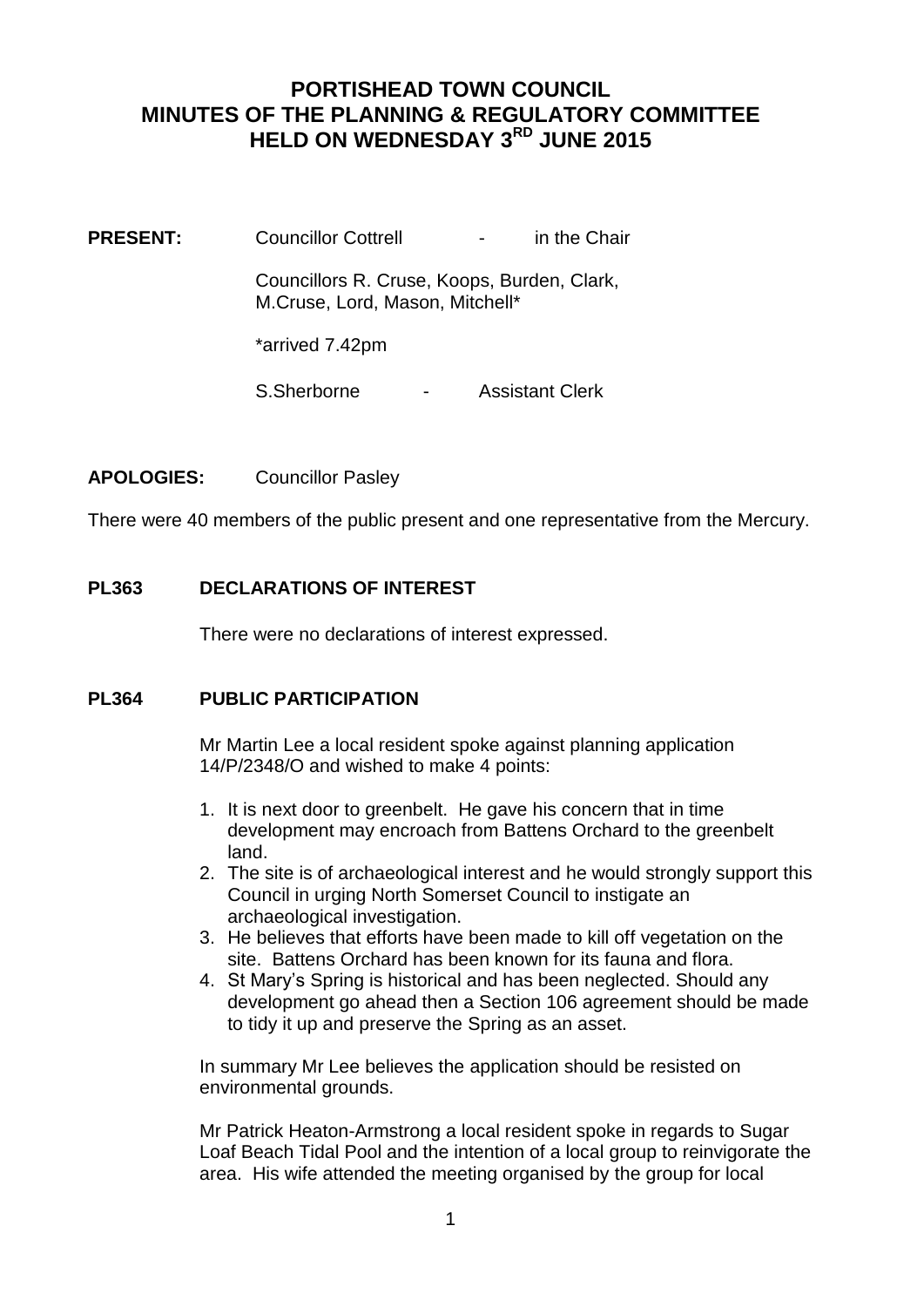people to have their say but he believes that the outcome may not support the group's intentions for the following reasons:

- 1. He expressed his concern regarding water quality in the Tidal Pool. The Yacht and Sailing Club has a cesspit nearby.
- 2. The area is a SSSI (Site of Special Scientific Interest) and as such there are stringent requirements relating to the work that can be done. This means that no person can carry out work on the site without the express permission from Natural England or North Somerset Council via its delegated powers.
- 3. The site is also a Special Area of Conservation (SAC), Special Protection Area (SPA) and Ramsar site.
- 4. Car parking is already a problem on Belton Road.

*Assistant Clerk note: Unfortunately Mr Heaton-Armstrong was unable to complete his public speaking in full as he exceeded the 4 minute allowance. Mr Heaton-Armstrong has sent an email to the Town Council Office detailing his comments in full. However, these cannot be included in these Minutes as they do not form part of the meeting.* 

Mrs Pat Giffey a local resident spoke in regards to Sugar Loaf Beach Tidal Pool. She informed the meeting that last February 2014 there was a significant rock fall, which has left the rock face unstable and vulnerable. Consequently an official sign has been erected to warn of the danger.

Mrs Giffey has concerns that some of the suggestions put forward by the tidal group, i.e. crushing of beach stone to give a more even surface and digging up the concrete apron (far end of beach not slipway) will cause a problem. Both the stones and apron are protecting the beach by keeping the stones on the beach.

Mrs Giffey is also concerned about the provision of a shelter/picnic area for people to use for barbecues. Whilst she feels this is a good idea there needs to be an ongoing management plan to pay for it and to maintain the site (weeding and litter collection).

Mrs Giffey feels that the group have good intentions to reinvigorate the area but at present it is a quiet peaceful beach that should be preserved.

## *Assistant Clerk note: Councillor Mitchell arrived 7.42pm*

Mr Geoff Hardman raised the following:

- 1. Asked the meeting to advise the correct procedures for a Portishead resident to report overgrowing vegetation on their property from St. Barnabas School? So far she has had little success with North Somerset Council.
- 2. The policy relating to campervans parking overnight at the Lake Grounds? He noted that the toilets are closed and campervans staying for several nights could cause a health issue.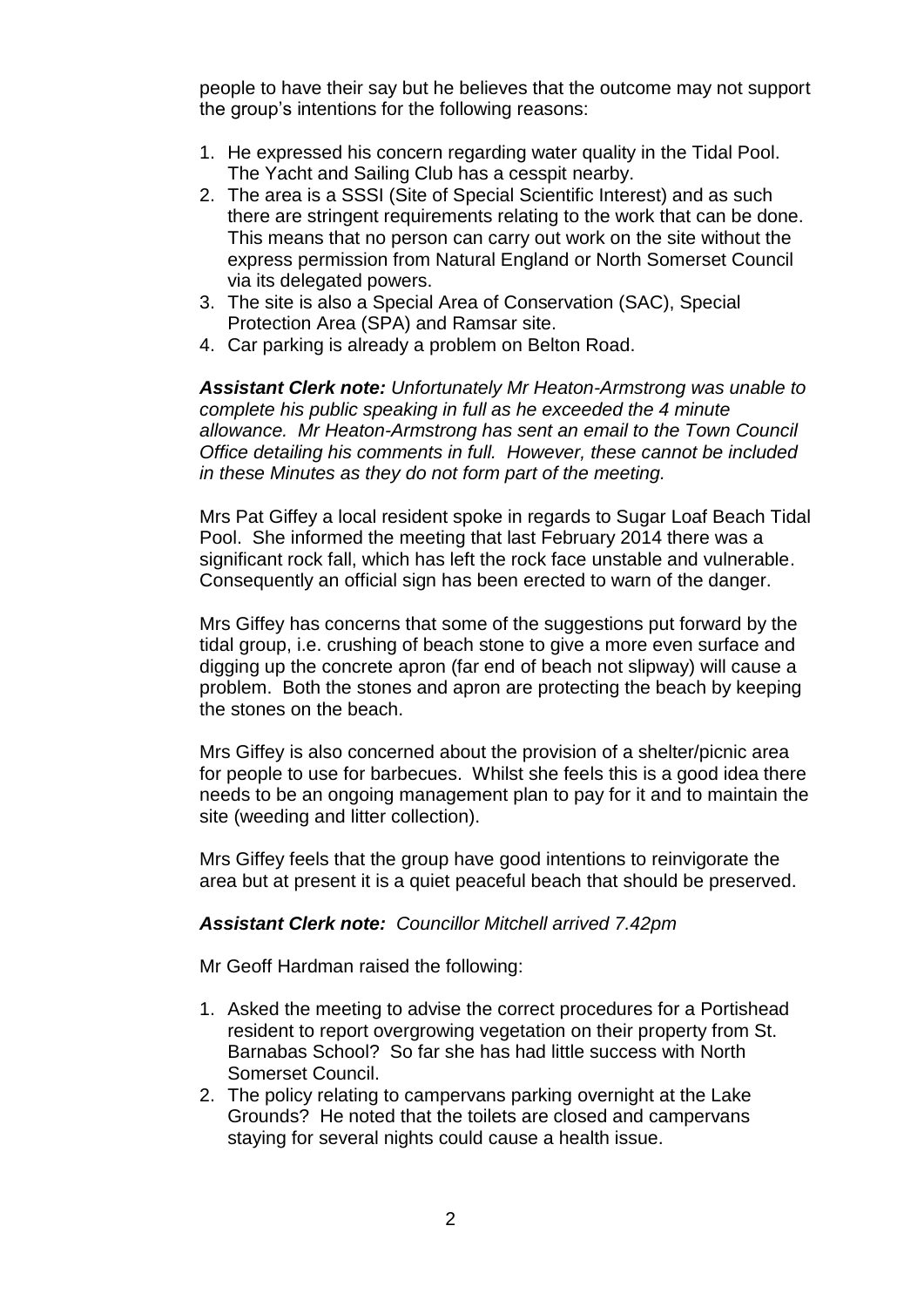3. The development at Harbour Road will result in a further 85 homes, which he felt would be overdevelopment and there is no infrastructure for such a development.

Councillor Koops responded to Mr Hardman regarding point 3 that he raised. The planning application Mr Hardman refers to is for 118 homes, which has already been approved by North Somerset Council and was considered by Portishead Town Councils Planning & Regulatory committee.

*Assistant Clerk note: Planning Application No. 12/P/2035/F4 and 14/P/1186/RM approved for 117 homes on 21st January 2015.*

Councillor Lord responded to Mr Hardman regarding point 2 that he raised. It was her belief that many campervans that stop overnight at the Lake Grounds are probably equipped with toilet facilities. She advised that North Somerset Council would be responsible for making the decision as to whether it is permissible for campervans to park at the Lake Grounds overnight.

Mr James Wade a local resident spoke against planning application 14/P/2348/O. He has many concerns:

- 1. The safety of children walking to school through the bottom of Elm Walk across a blind bend. With the increase in traffic flow from this development it could be dangerous.
- 2. Even though the development has been decreased to 10 homes he feels it is overdevelopment of the area.
- 3. None of the houses have garages, so it is out of keeping with the area.
- 4. Loss of field will be a tragedy.

Mr Richard Morris a local resident spoke against planning application 14/P/2348/O. He too is aware of the necessity for children walking to school to have to walk into the road on a blind bend opposite Elm Walk.

He informed the meeting that he has written to North Somerset Council asking them to provide a footpath on the same side of the road so the children don't have to cross the road. He stated that he had received a response from North Somerset Council to advise that the piece of land is not owned by North Somerset Council.

Shirley Bag spoke against planning application 14/P/2348/O. She believes that further development will destroy Portishead, which is becoming a concrete jungle. She feels that the development of Battens Orchard will have a devastating effect on the wildlife

Marcia Baker a local resident spoke against planning application 14/P/2348/O. She feels that the field should become a nature/wildlife reserve or an education centre for children to learn about wildlife, trees and wild flowers.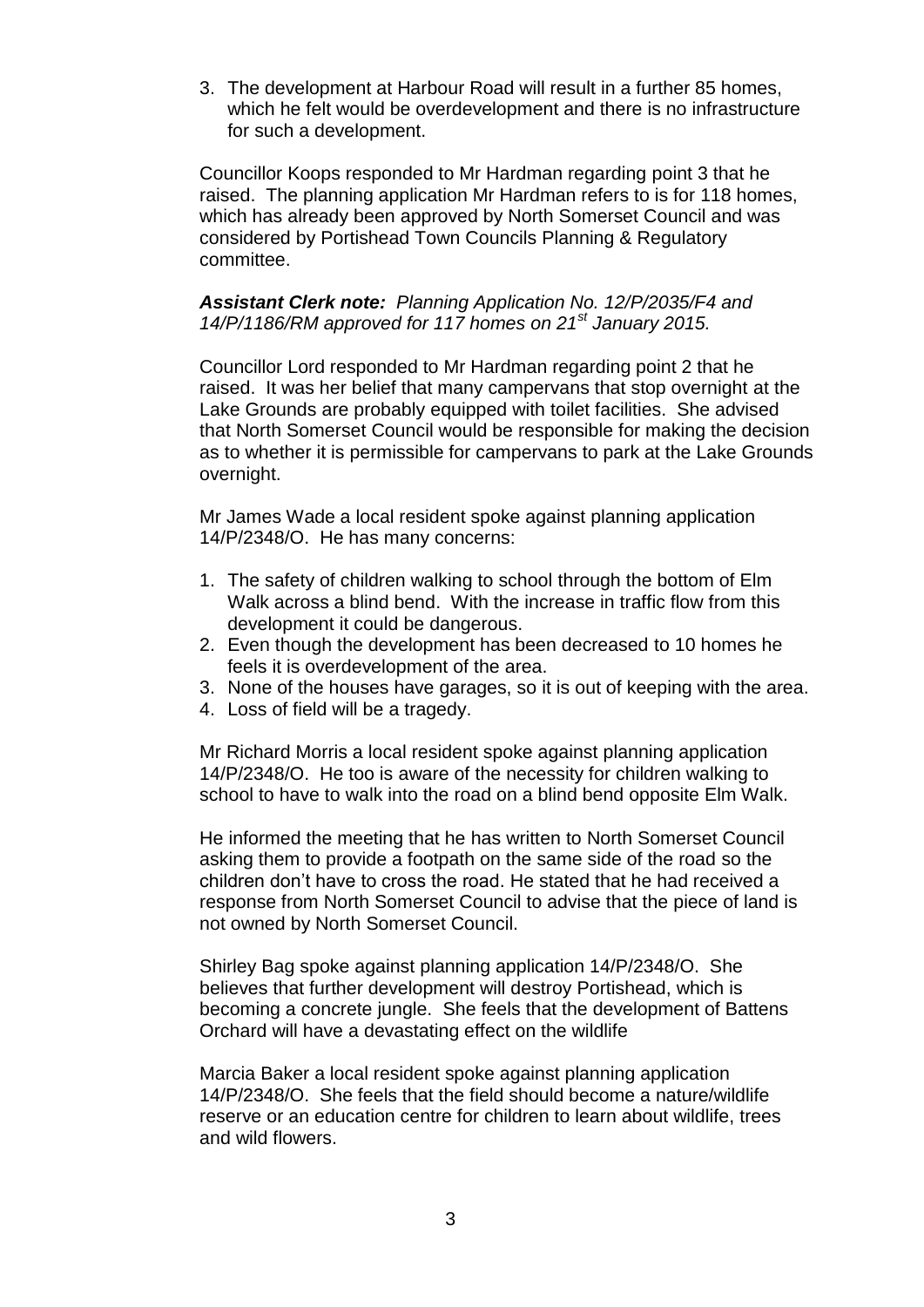Mr Sale a local resident spoke against planning application 14/P/2348/O. He referred to two additional items that have today been added to this planning application on North Somerset Council's website. One is a notice to advise that the application is going to North Somerset Council's Planning & Regulatory Committee meeting for determination on Wednesday  $10<sup>th</sup>$  June 2015 at 4.00pm. The second is a report from the Planning Officer that recommends approval of the development. This is a lengthy report that should be read before attending the meeting. It refers to a reduction in homes (19 to 10) following consultation with neighbours, which he felt was inaccurate.

He fully understood that Portishead Town Council is not responsible for making the decision about the planning application. He urged residents opposing the application to attend the meeting and lobby their District Councillor, details of whom are on North Somerset Council's website.

Councillor Cottrell reassured members of the public that the Town Council can voice its opinions, views, objections and support according to how this Committee and Town Council decides to act. However, that said, they cannot make the final decision. The application is being discussed this evening and whatever has already been put on the website will not impact on what the Committee decides this evening.

## **SECTION 1 – TO BE CONSIDERED BY THE PLANNING & REGULATORY COMMITTEE**

## **PL365 PLANNING APPLICATIONS**

The Chairman changed the order of the meeting, as follows:-

#### **14/P/2348/O BATTENS ORCHARD, PORTISHEAD**

Erection of 10 dwellings (5 No. 4 bedrooms and 5 No. 3 bedrooms)

Councillor Lord noted the previous comments made by the Town Council, which simply objected to the initial application, the inaccuracies in the application and the request made for further information.

Councillor Mason believed that Portishead Town Council requested that the application be submitted in full and not outline. She further noted that there were no garages, only canopies, which she did not feel was acceptable.

Councillor Clark stated that he has sympathy for the residents near Battens Orchard but other than any issues with the Highway, he could not find a planning policy that is contravened by the proposals.

Councillor R Cruse understood via correspondence sent to her by Councillor Jolley that there are twenty conditions (as Mr Sale previously mentioned) that may be imposed if the application is given approval by the committee. She urged all those wishing to oppose the application, who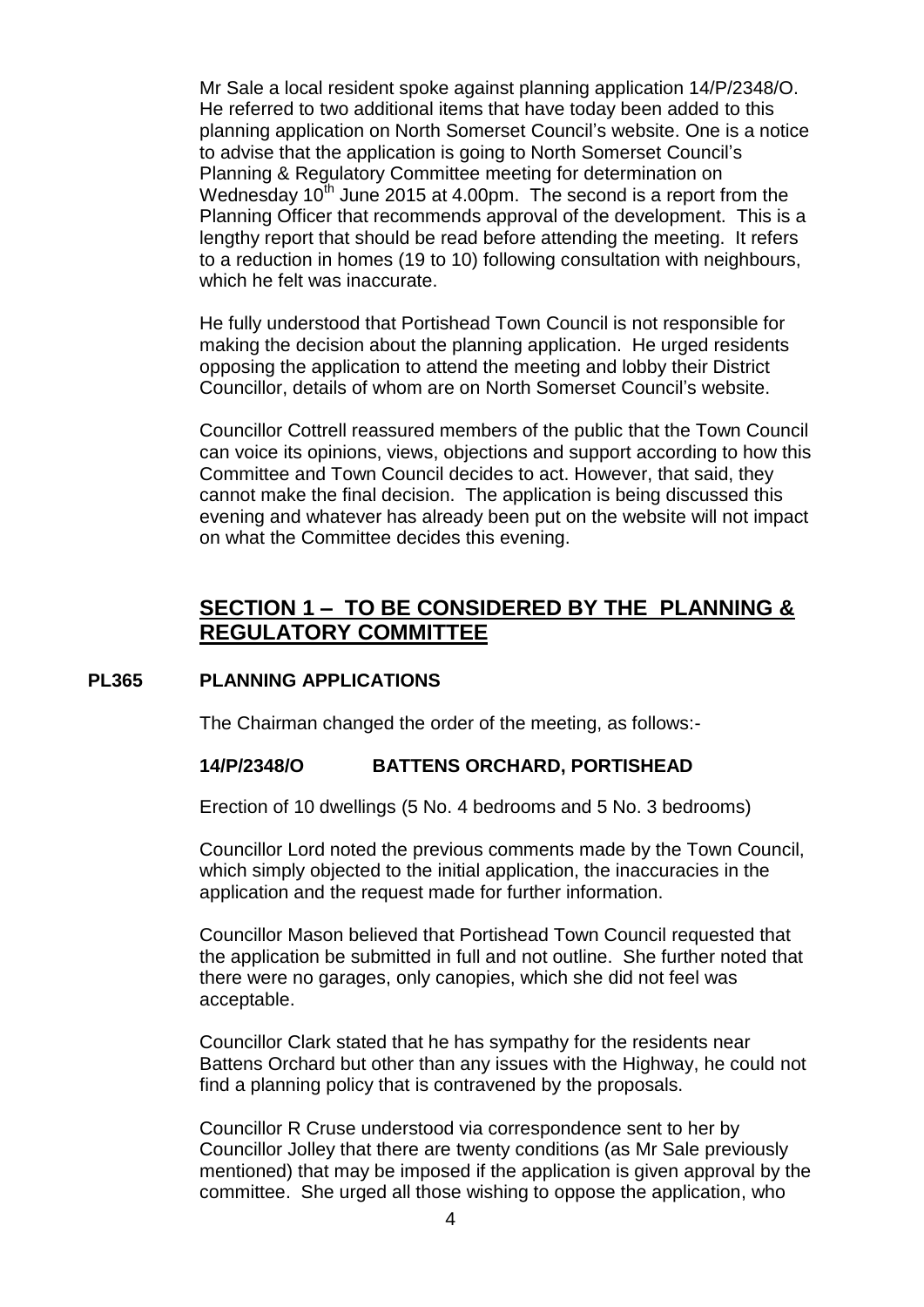may wish to attend the North Somerset Council Planning & Regulatory meeting on  $10<sup>th</sup>$  June, to read the conditions carefully and to be constructive and concise when addressing the meeting.

Councillor Burden believed that in his view the application should not be dealt with under outline planning. He further noted that some of the trees that are earmarked to be protected in one of the twenty conditions have already been destroyed, which has had an impact on the wildlife over the last eighteen months. He believes the site should have been placed within the greenbelt.

The meeting noted that there have been in excess of sixty objections to North Somerset Council. It recognised the concerns in respect to: loss of nature conservation, biodiversity, increases in traffic, safety on the surrounding highways and archaeological value. Various responses were discussed.

Councillor Lord proposed objecting - the Town Council acknowledges the recommendations that North Somerset Council is putting forward for consideration next week (Planning & Regulatory on 10/06/15 at Town Hall, Walliscote Grove Road, Weston-super-Mare, BS23 1UJ) but objects to this development. There are numerous reasons:

- pre-application work on the site (2013/2014) has probably destroyed ecology and archaeology
- highways and safety issues
- the site is within a designated Wildlife zone
- the reduction in homes will still destroy the character of the land.

Councillor Koops seconded the proposal.

Vote recorded: all in favour

## **RESOLVED that**

Object - the Town Council acknowledges the recommendations that North Somerset Council is putting forward for consideration next week (Planning & Regulatory on 10/06/15 at Town Hall, Walliscote Grove Road, Westonsuper-Mare, BS23 1UJ) but objects to this development. There are numerous reasons:

- pre-application work on the site (2013/2014) has probably destroyed ecology and archaeology
- highways and safety issues
- the site is within a designated Wildlife zone
- the reduction in homes will still destrov the character of the land.

## **15/P/0865/LB OLD LODGE, 1 WOODHILL ROAD, PORTISHEAD, BS20 7ET**

Listed Building consent for minor alterations to include re-rendering of chimneys and replace chimney pots -2 with caps and 1 with a cowl,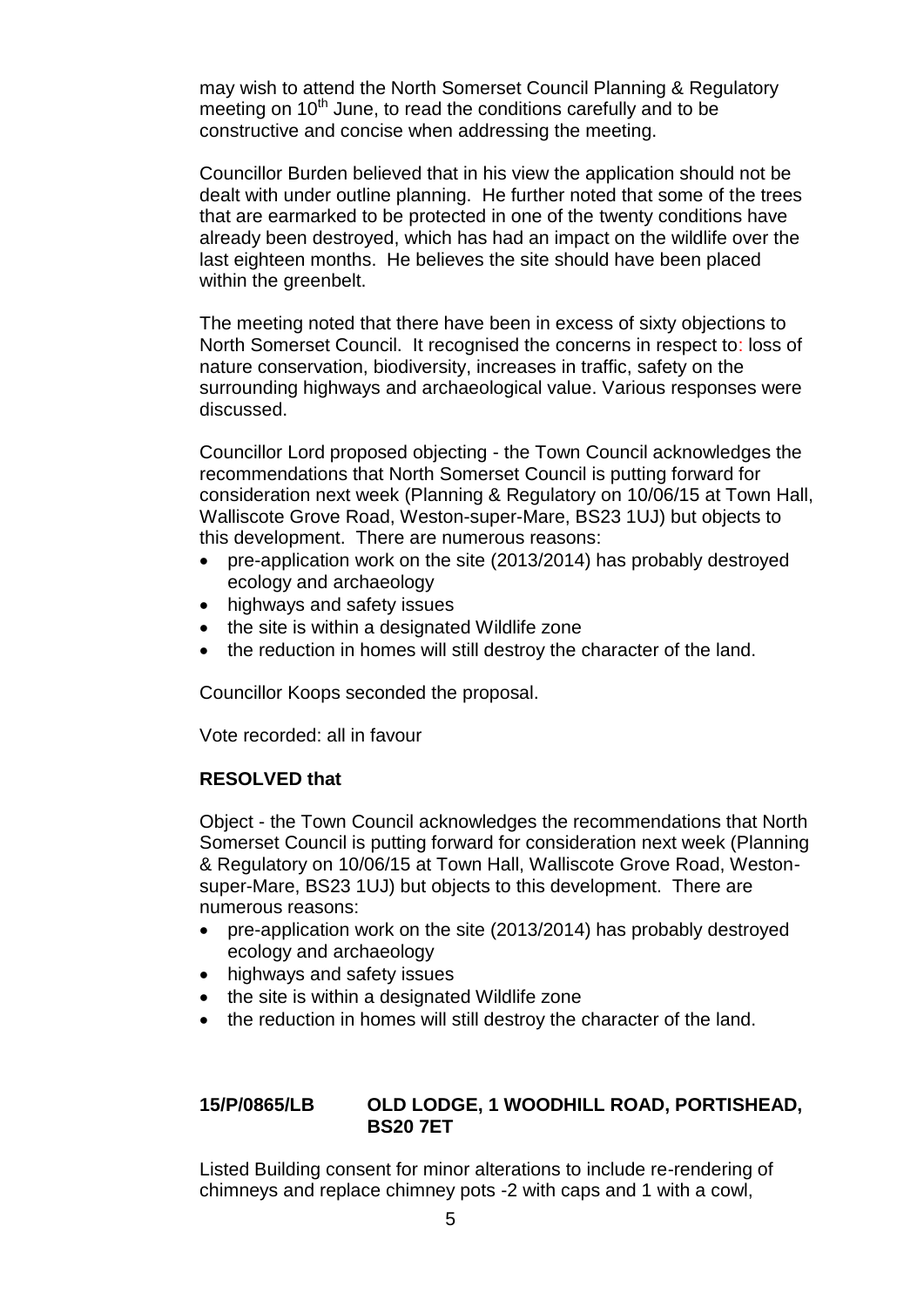installation of a wood burning stove, install 2no roof vents to valley, flue vent to rear elevation, replace rear doors with a window and repair and install leaded lights throughout

The meeting noted that there were no online comments and viewed the online Heritage and Design and Access statement. It discussed the type of materials that were being used and that the application is for minor alterations as a lot of building work has already been approved.

Councillor Lord proposed no objection.

Councillor R Cruse seconded the proposal.

## **RESOLVED that**

No objection.

Vote recorded: all in favour

## **15/P/0962/F 3 CLIFTON STREET, PORTISHEAD, BS20 6TE**

Proposed single storey rear and side extension incorporating front porch

The meeting noted the online objection from Mr Wilks, who owns No. 4 Clifton Street. A discussion took place regarding the scaling of the extension and the plan.

Councillor Cottrell informed the committee that a letter from Mr Wilks had been hand delivered just prior to the start of the meeting. Mr Wilks was unfortunately unable to stay for public participation due to sickness but as a landlord felt duty bound to comment. He feels that the occupants of No. 4 will suffer a loss in light and sunshine at the rear of the property and there will be consequential affects to the landscaped rear garden due to a lack of light.

Councillor M Cruse noted that the plan visualised the rear extension to be overbearing and could adversely affect the natural light to the neighbours, in particular No. 4. This is further compounded by a tunnel affect as No. 4a has already been developed at the rear of the property.

Councillor Burden proposed objecting on the grounds that the extension is overbearing and could adversely affect the natural light to the neighbouring property (No. 4 Clifton Street).

Councillor Lord seconded the proposal.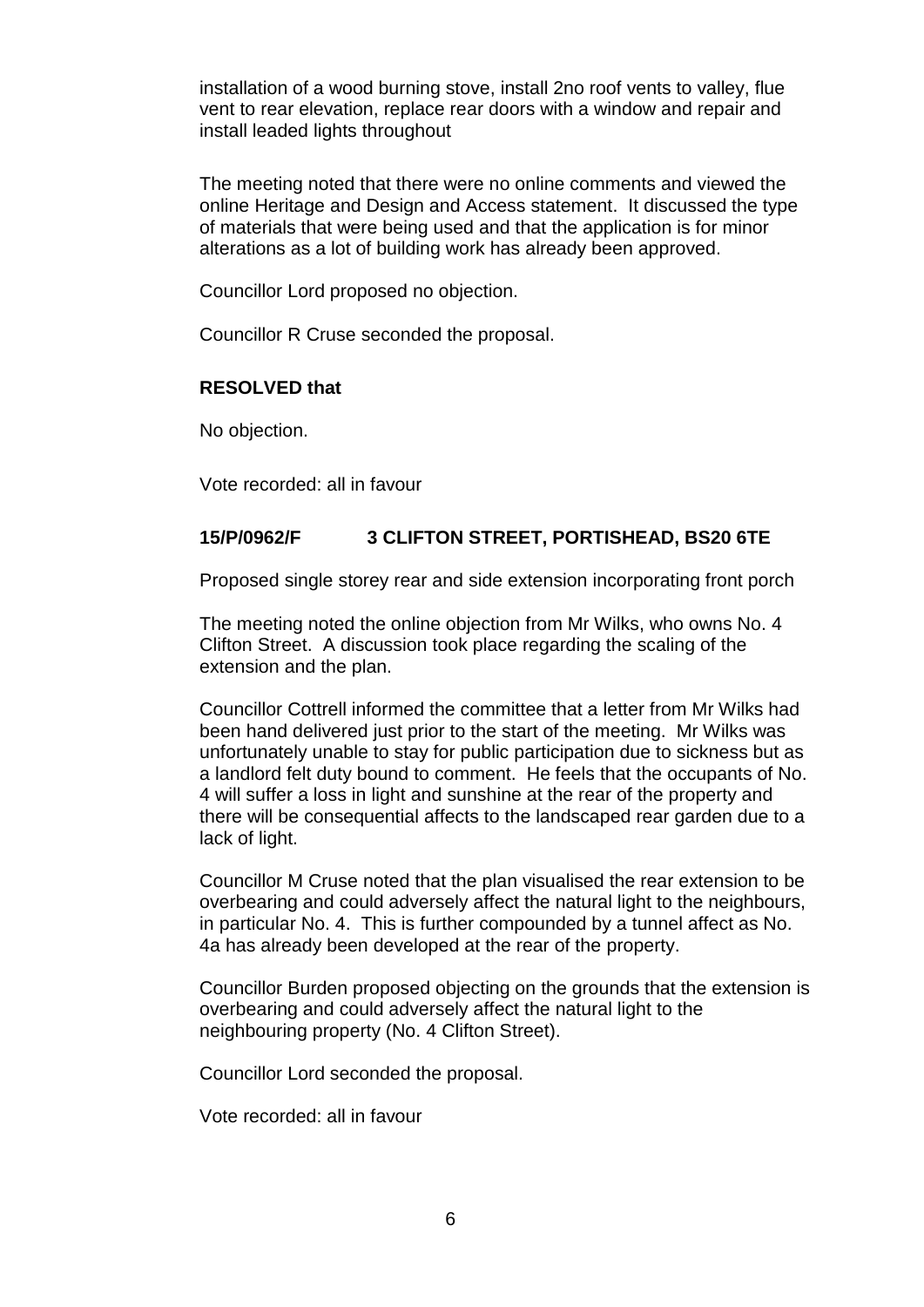## **RESOLVED that**

Object - on the grounds that the extension is overbearing and could adversely affect the natural light to the neighbouring property (No. 4 Clifton Street).

## **15/P/0988/F LAND TO REAR OF 89 HILLSIDE ROAD, PORTISHEAD, BS20 8LJ**

Erection of a dwelling (redesign following approval 14/P/0979/F Erection of detached dwelling and 14/P/2184/F Side terrace/patio with privacy walls)

The meeting noted that there were two online comments. One comment from Wessex Water advising that permission would need to be obtained from them before commencing with the development as it would affect a public sewer. The second was from a neighbour referring to the height of the development and proposed hedging.

Councillor Koops referred to there being no detailed plans for this redesign and that planning permission had previously been obtained for this site.

Councillor Lord proposed objecting on the grounds of the concern made by Wessex Water in relation to the location of the public sewer and insufficient detail about changes to the approved design.

Councillor Koops seconded the proposal.

Vote recorded: all in favour

## **RESOLVED that**

Object - on the grounds of the concern made by Wessex Water in relation to the location of the public sewer and insufficient detail about changes to the approved design.

## **15/P/1007/TPO 77 NORE ROAD, PORTISHEAD, BS20 6JZ**

T1 x Oak - side prune, reduction by up to3m - reduce overhanging of neighbouring property and re-balance tree, T2 x Oak - crown lift up to 8m, T3 x remove lower limb over neighbouring property.

Councillor Cottrell advised that a report had been received from Mrs Norma Parfitt the Tree Warden for Portishead. She has suggested that major limb removal and crown lifting are not required but that minimal pruning of all 3 oaks be permitted.

Councillor Burden proposed objecting to the major limb removal and crown lifting but supports minimal pruning of all 3 oaks.

Councillor Lord seconded the proposal.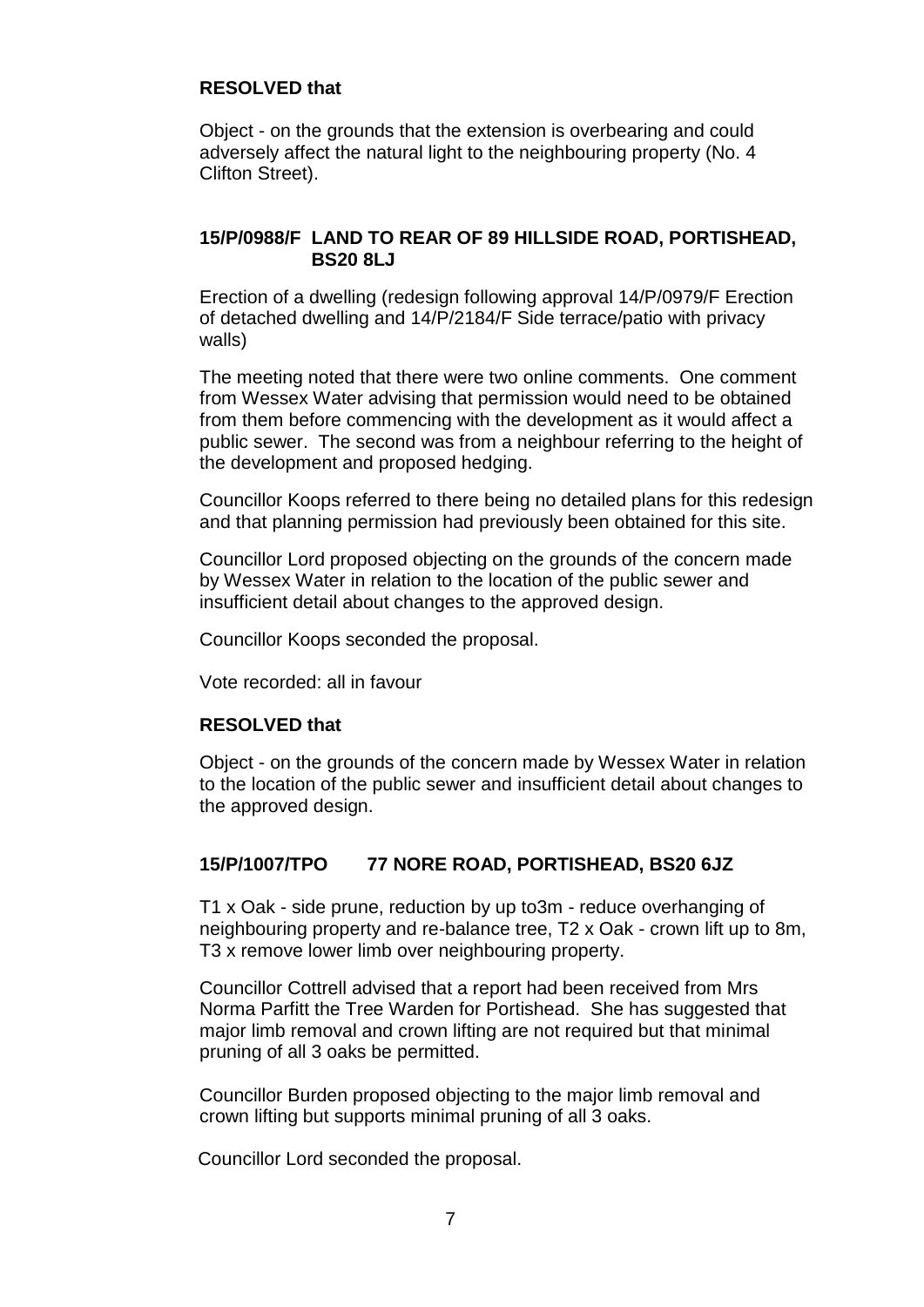Vote recorded: all in favour

## **RESOLVED that**

Object - to the major limb removal and crown lifting but supports minimal pruning of all 3 oaks

## **15/P/1090/F BUILDING REAR OF 117 HIGH STREET, PORTISHEAD, BS20 6PT**

Demolition of existing single storey garage/store building to permit vehicular access to site

The meeting noted that there were no online comments and viewed some of the plans and photographs available. A discussion took place about the loss of an old building and the lack in expertise the Committee has in terms of heritage planning legislation.

Councillor M Cruse proposed no comment.

Councillor Burden seconded the proposal.

Vote recorded: all in favour

## **RESOLVED that**

No comment.

## **15/P/1091/LB BUILDING REAR OF 117 HIGH STREET, PORTISHEAD, BS20 6PT**

Demolition of existing single storey garage/store building to permit vehicular access to site (building is curtilage listed)

The meeting noted that there were no online comments and viewed some of the plans and photographs available. A discussion took place about the loss of an old building and the lack in expertise the committee has in terms of heritage planning legislation.

Councillor M Cruse proposed no comment.

Councillor Burden seconded the proposal.

Vote recorded: all in favour

#### **RESOLVED that**

No comment.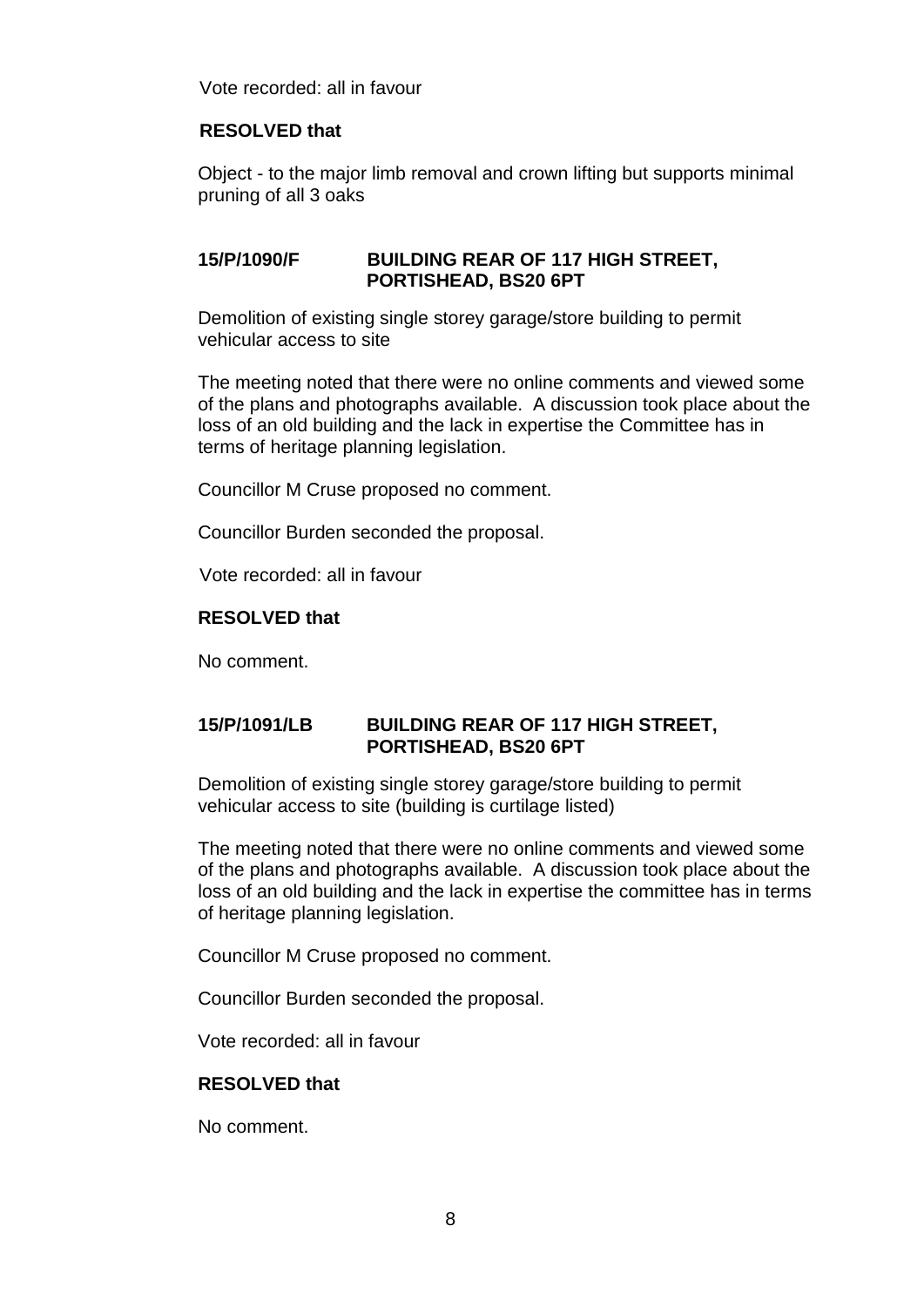## **15/P/1107/O 59 BRISTOL ROAD, PORTISHEAD, BS20 6QG**

Outline planning permission for the erection of a detached dwelling and garage with all matters reserved.

The meeting viewed the online application form in which the number of residential units being requested is detailed as 5 and not 1 detached dwelling (refer to section 9 – Residential Units on North Somerset Council's Outline Planning Application), as completed by the applicant.

Councillor M Cruse proposed objecting – the application has been completed incorrectly, this application is for 5 houses with 4 bedrooms not 1 dwelling. The application should be returned to the applicant for resubmission.

Councillor Burden seconded the proposal.

Vote recorded: all in favour

## **RESOLVED that**

Object – the application has been completed incorrectly, this application is for 5 houses with 4 bedrooms not 1 dwelling. The application should be returned to the applicant for resubmission.

## **15/P/1121/F LAND AT HARBOUR ROAD, PORTISHEAD, BS20 7DD**

Proposed siting of a kiosk for the sale of ice cream, pastries and refreshments (hot and cold drinks) following the removal of the existing mobile van

The meeting noted that there were 8 online objections.

Councillor Clark referred to the Master plan and noted that the area in question was never earmarked to host buildings or huts.

Councillor Cottrell referred to the general observation made by Mr Berry of Quays Marina. Mr Berry asks for a strict waste management protocol to be in place and states that he would not wish this application to compromise the plans North Somerset Council has to fund and site a small boat house on the shore to assist with water activities.

Councillor Lord proposed objecting. In the Master plan this land is classified as public open space, no permanent buildings should be constructed on it.

Councillor R Cruse seconded the proposal.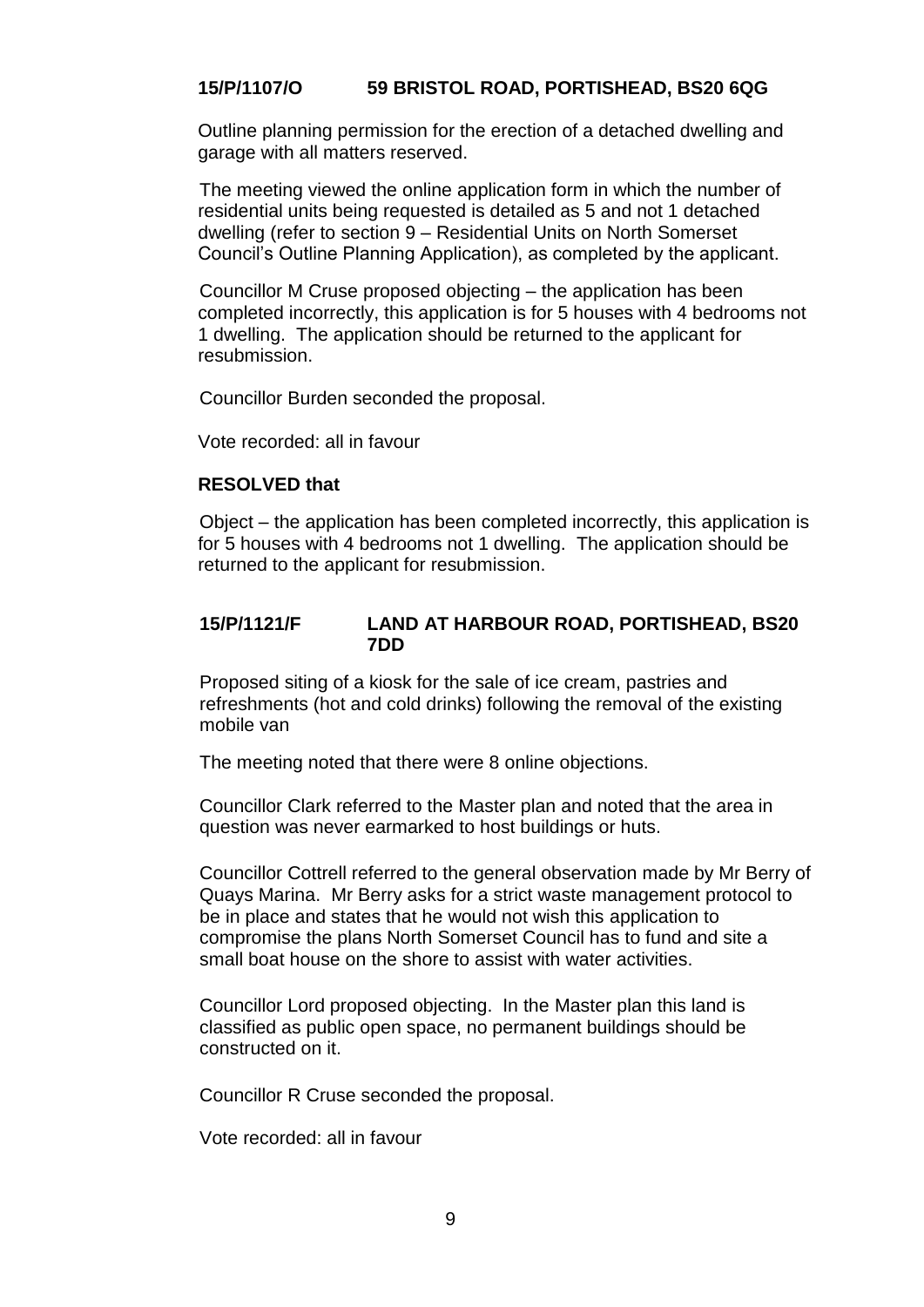## **RESOLVED that**

Object - in the Master plan this land is classified as public open space, no permanent buildings should be constructed on it.

## **15/P/1136/F 1 CADBURY ROAD, PORTISHEAD, BS20 6QF**

Erection of a two storey rear extension, a porch and a detached garage

The meeting viewed the online proposed plans and that there were no objections.

Councillor Mason discussed parking on the site and access to its garage.

Councillor Burden proposed no objection.

Councillor M Cruse seconded the proposal.

Vote recorded: majority in favour

#### **RESOLVED that**

No objection

## **15/P/1157/F 123 PHOENIX WAY, PORTISHEAD, BS20 7GP**

 Erection of a single storey extension following demolition of part of dining room to original house

The meeting noted that there were no online objections and viewed the proposed plans. The meeting discussed the proximity of the house in terms of its neighbours and if the neighbours had been informed of the planning application.

Councillor Lord proposed objecting on the basis of a loss of natural light to the neighbour.

Councillor Clark seconded the proposal.

A vote was then taken but failed.

Councillor Clark proposed no objection - subject to no objections from neighbours.

Councillor Lord seconded the proposal.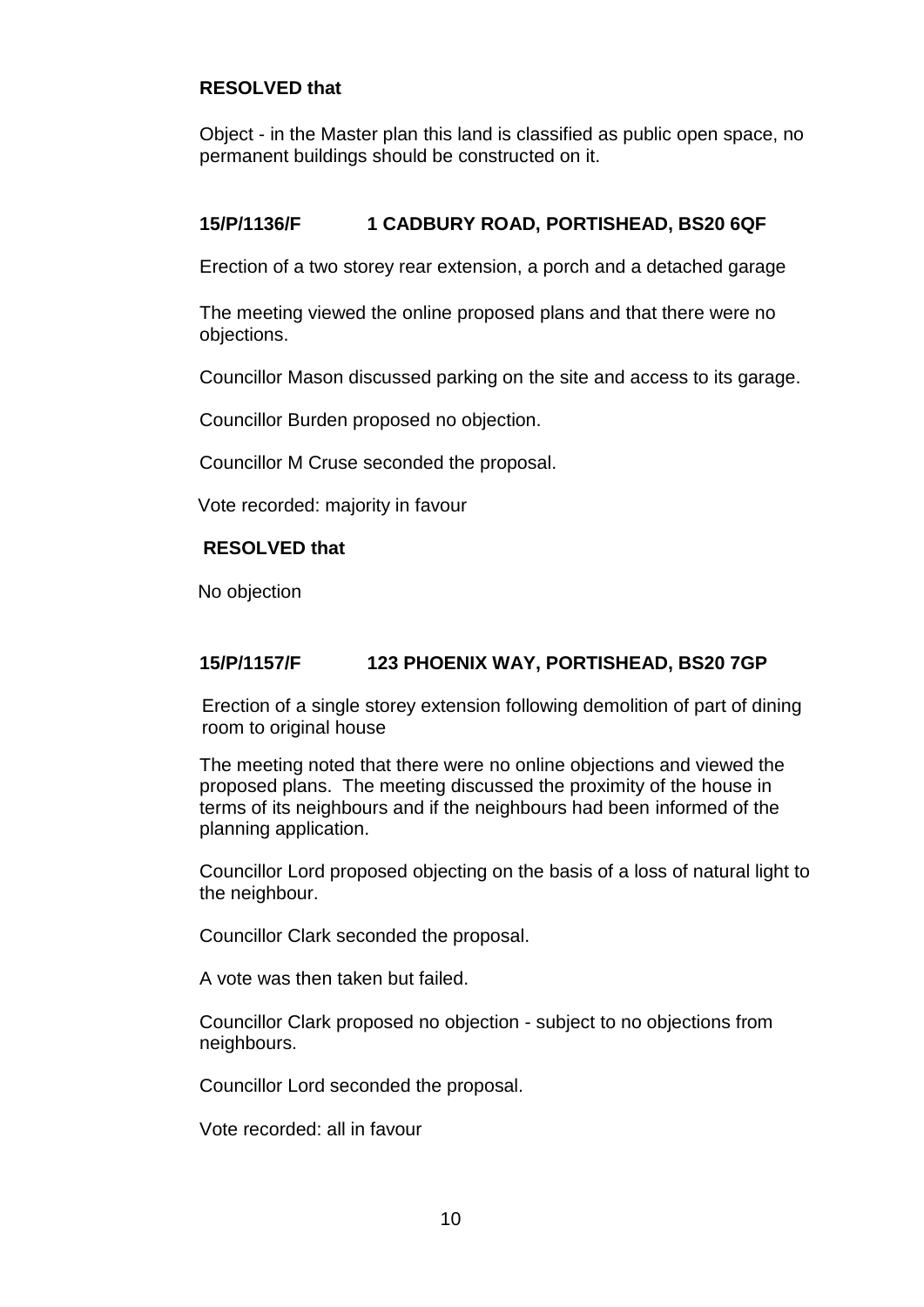## **RESOLVED that**

No objection - subject to no objections from neighbours.

## **PL366 PLANNING AND TREE WORKS APPLICATIONS TO BE REVIEWED BY THE COMMITTEE 03.06.15 ITEM 4**

The meeting considered the proposals put forward by the Chairman – see attached (Agenda Item Section 1, 4).

Councillor Lord proposed that the comments, as specified, should be submitted to North Somerset Council.

Councillor Koops seconded the proposal.

Vote recorded: all in favour

# **SECTION 2 PLANNING MATTERS (RECOMMENDATIONS TO TOWN COUNCIL)**

## **PL367 OTHER PLANNING MATTERS**

## **A. STREET NAMING & NUMBERING – SNN32316**

The meeting noted that North Somerset Council has been contacted by Taylor Wimpey with regards to a new road name for its development at the former Severn Paper Mill, Harbour Road Trading Estate, Portishead. North Somerset Council asked Portishead Town Council to consider naming the new road 'Tommy Broom Close'.

In considering North Somerset Councils suggestion, the meeting noted that there is already a tribute to Tommy Broom (who was a member of the RAF having flown Mosquito planes during the Second World War) in the Town. It was also felt that roads around the town are not always recognised by surnames.

Despite Tommy Broom being a worthy suggestion, the meeting then discussed at length some proposed road names, which included Burt Gardens, Bag Tackler, Paper Mill Close, Paper Mill Gardens, Mustad and The Warren before agreeing to Paper Mill Gardens.

## **Recommendation**

Portishead Town Council writes to North Somerset Council to propose that the new road in the former Severn Paper Mill be named Paper Mill Gardens.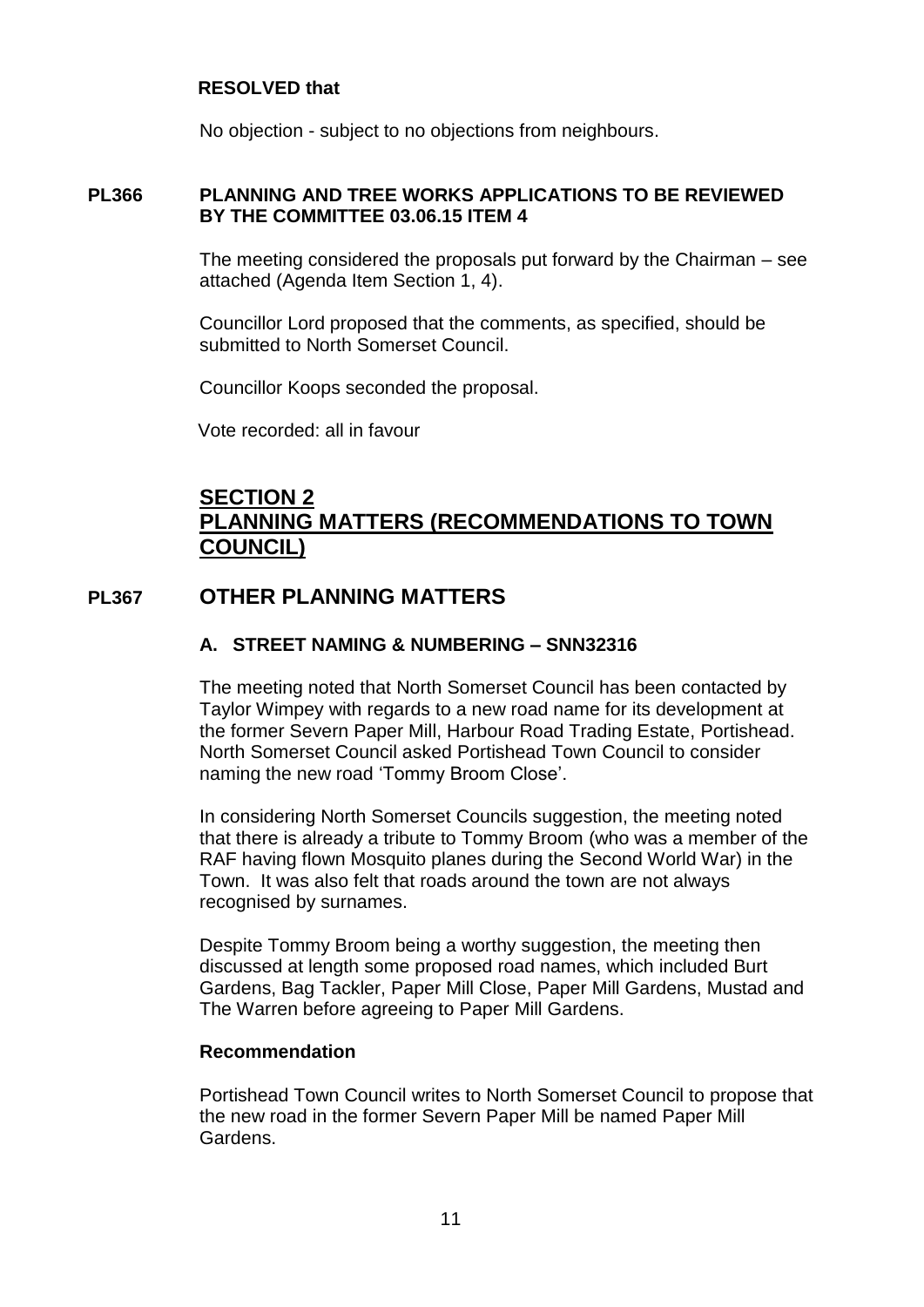## **B. PORTISHEAD TREE WARDEN**

The meeting considered whether it should continue to receive and use comments from the Portishead Tree Warden (Norma Parfitt) when considering applications for works to trees.

Councillor Burden felt that we should continue to receive a report from the Portishead Tree Warden by way of advice in helping the Committee /Chairman formulate a response to works to trees consultations. In addition that a letter is sent to Norma to thank her for all the work she does.

## **Recommendation**

The Planning & Regulatory Committee continue to receive a report from the Portishead Tree Warden by way of advice in helping the Committee /Chairman formulate a response to works to trees consultations. In addition that Portishead Town Council writes a letter to Norma to thank her for all the work she does.

## **C. NEW PROGRAMME FOR NEIGHBOURHOOD PLANNING SUPPORT 2015-18**

The meeting discussed the level of voluntary time that has been spent by Backwell and Long Ashton, which did appear to be an expensive process (possibly up to £20k if specialist advice is required). It was generally felt that this may have been more useful twenty years ago and any proposals can be overturned.

Councillor Burden proposed waiting to see how Backwell and Long Ashton Parish Plans progress before taking any further action.

## **Recommendation**

Portishead Town Council takes no further action.

## **D. DELEGATED DECISIONS BY PLANNING & REGULATORY CHAIRMAN**

The meeting discussed the process and understood that Standing Orders, Section 42.2, Delegated Powers, would need to be amended to give Delegated Powers to the Planning & Regulatory Chairman, not to the Committee as it currently is. Consultation deadlines will otherwise be missed waiting for agreement by the Committee at its next meeting.

In the interim the Planning & Regulatory Chairman will email Town Councillors her proposed consultation responses. Town Councillors will be expected to respond to the suggestions, sending a copy to fellow Councillors.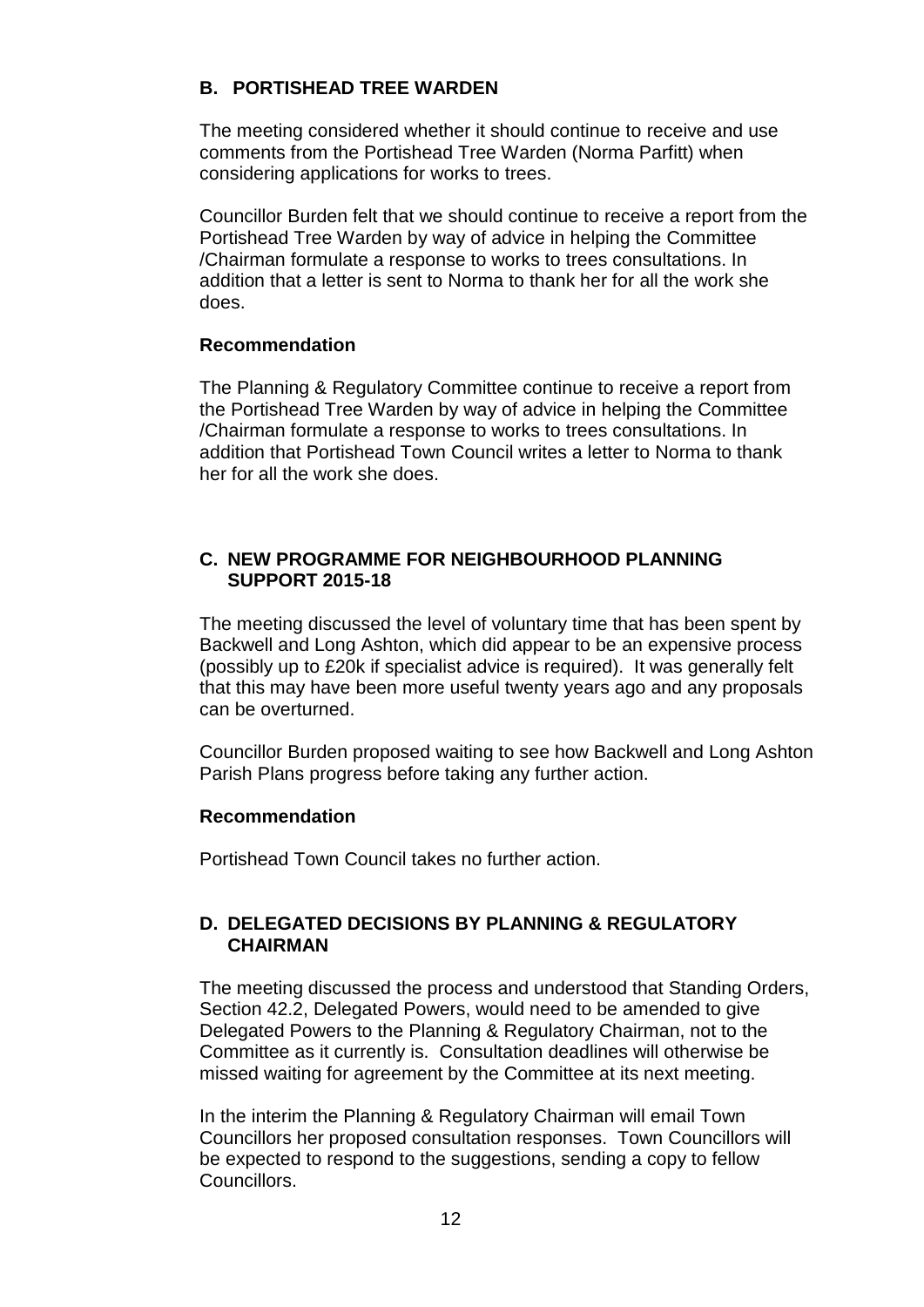## **Recommendation**

Portishead Town Council:

- Review and amends its Standing Orders Section 42.2, Delegated Powers, to give Delegated Powers to the Planning & Regulatory Chairman, not to the Committee as it currently stands.
- Continues to allow the Planning & Regulatory Chairman to submit consultation responses to North Somerset Council providing that Town Councillors have received a copy of the comment beforehand.

## **E. CABSTAND JUNCTION**

The meeting noted the plans North Somerset Council have to improve the 'Cabstand Junction' and the exhibition they are running from the  $8<sup>th</sup>$  to 19<sup>th</sup> June in the Somerset Hall and the Library. Website details – [www.n](http://www.n-somerset.gov.uk/cab15)[somerset.gov.uk/cab15](http://www.n-somerset.gov.uk/cab15)

Councillor R Cruse understood that there may be people in the town who wish to comment but may not have the facility to go online. She advised that a sign will be produced by North Somerset Council to inform everyone that if they want to write a letter with their comments it can be handed into the Town Council office (or its black letter box on the outside of the Folk Hall), which can then be sent to Weston via internal courier.

Councillor Koops believed that Portishead Town Council is not being consulted on the matter, North Somerset Council have provided details of what they intend to do.

## **Recommendation**

Portishead Town Council notes the plans that North Somerset Council has in respect to Cabstand.

## **F. SUGAR LOAF BEACH TIDAL POOL**

Councillor R Cruse reported to the meeting that there had been several complaints to North Somerset Council and other bodies in respect to the level of work that is proposed by a local group.

She had now received an email from John Flanagan of North Somerset Council in which he confirms that he has met with the group and it has been explained to them that some activities may not be acceptable, particularly any relating to changes to the beach because of its special status (SSSI). The group are aware that all works must be approved by North Somerset Council.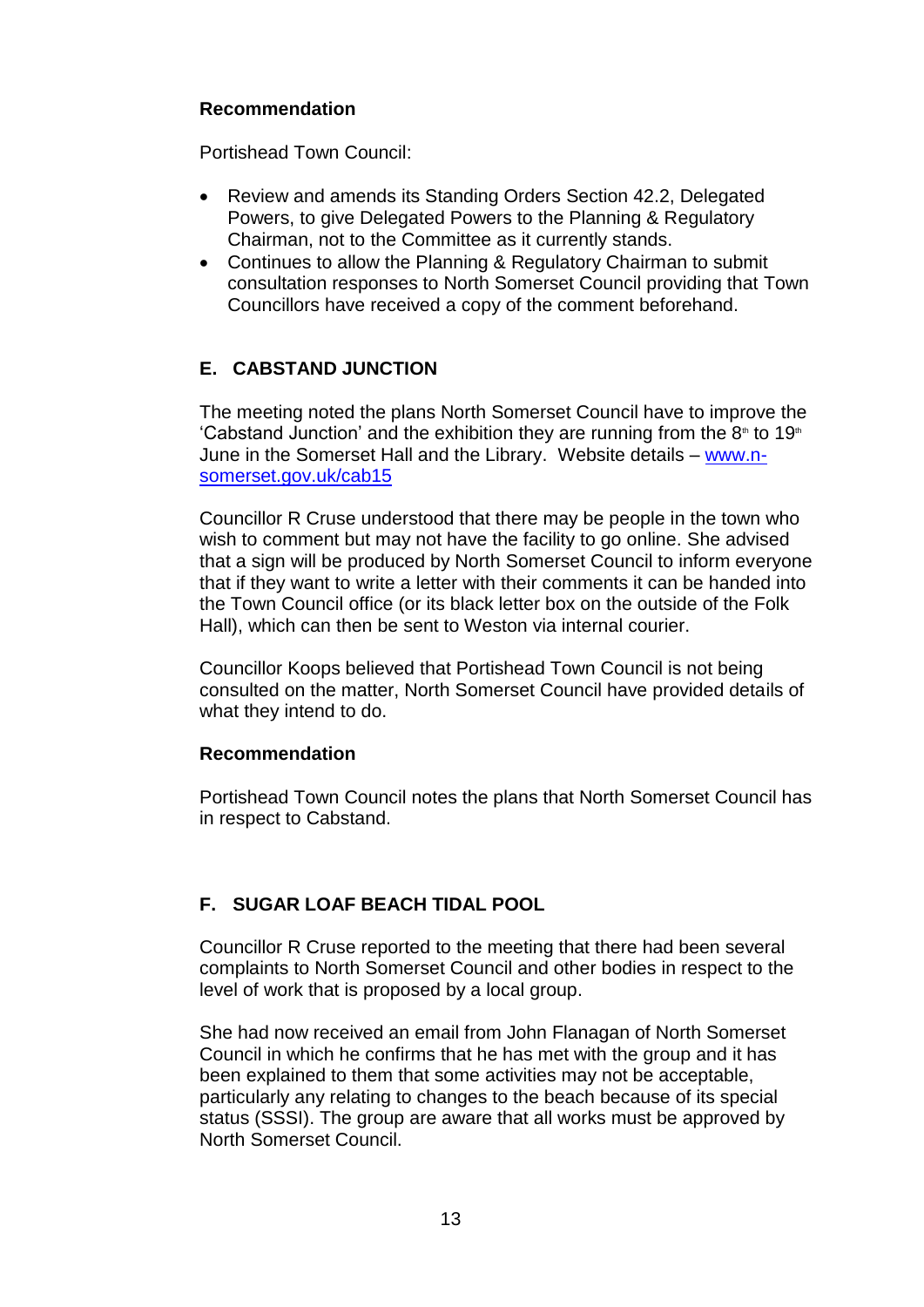Councillor R Cruse proposed that Portishead Town Council would be interested to watch the progress of the Tidal Pool.

Councillor Lord seconded the proposal.

#### **Recommendation**

Portishead Town Council will be interested to watch progress regarding the Tidal Pool.

## **G. TOWN AND COUNTRY PLANNING ACT 1990 – SECION 247 PROPOSED STOPPING UP OF HIGHWAY AT LAND AT FORMER SEVERN PAPER MILL, OS GRID REFERENCE E: 347581, N 176665**

The meeting noted the stopping up order, which did not appear to affect any other units on Harbour Road, other than access to a closed site that is soon to be developed (approved planning application 12/P/2035/F4 and 14/P/1186/RM).

Councillor Lord proposed no objections.

Councillor M Cruse seconded the proposal.

## **Recommendation**

Portishead Town Council responds before midnight  $24<sup>th</sup>$  June  $2015 - no$ objection.

## **PL368 SECTION 3 – DELEGATED CHAIRMAN DECISIONS**

## **PLANNING APPLICATIONS AS REPORTED BY THE PLANNING & REGULATORY CHAIRMAN**

## **TREE APPLICATIONS AS REPORTED BY THE PLANNING & REGULATORY CHAIRMAN**

Delegated decisions made by the Planning & Regulatory Chairman on the attached tables under delegated powers were noted.

Councillor Burden proposed accepting the delegated Chairman's decisions.

Councillor Lord seconded the proposal.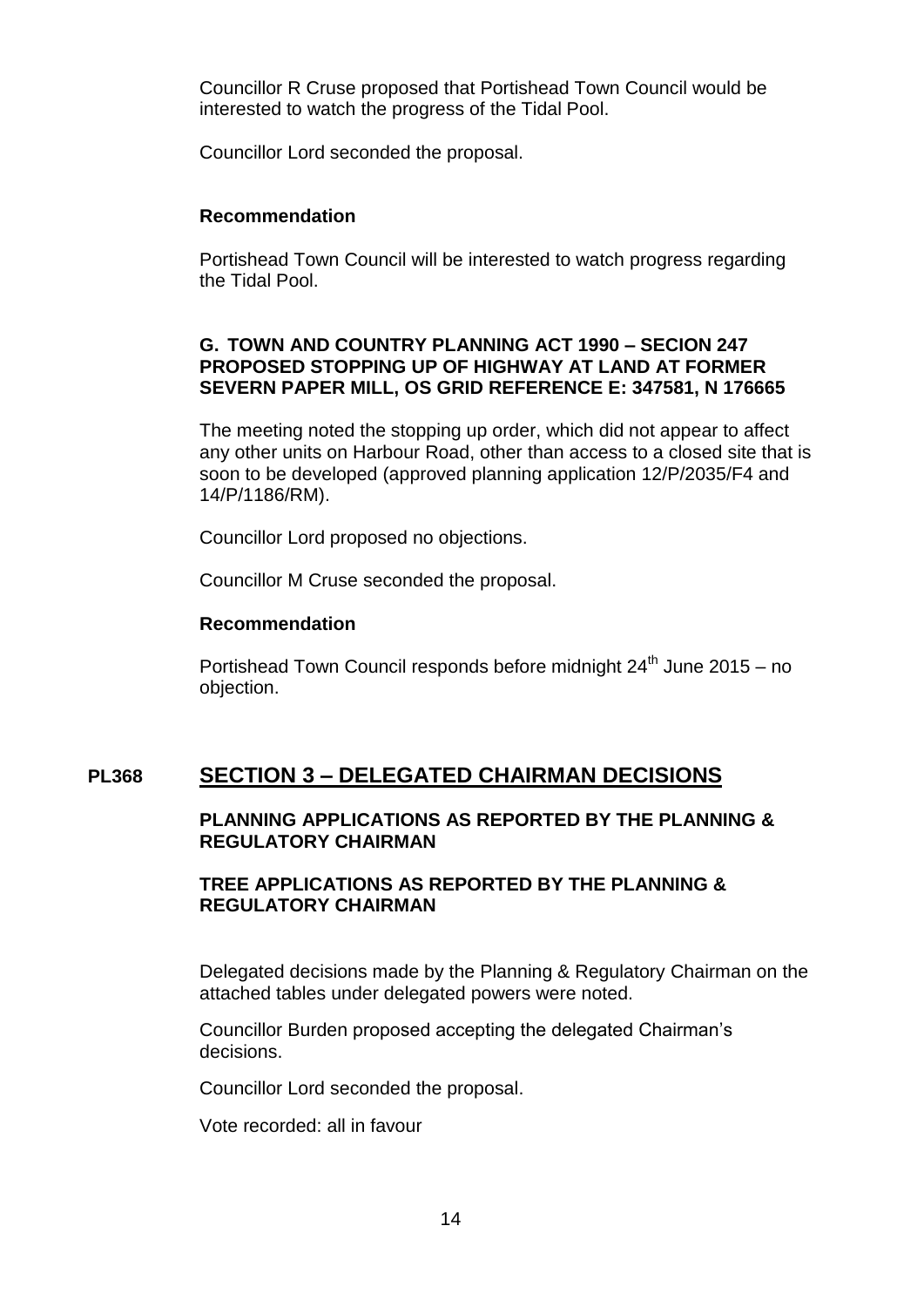# **SECTION 3 – DELEGATED CHAIRMAN DECISIONS - FOR INFORMATION**

# **PLANNING APPLICATIONS AS REPORTED BY THE PLANNING & REGULATORY CHAIRMAN**

| <b>APPLICATION</b><br>NO. | <b>LOCATION</b>                           | <b>PROPOSAL</b>                                                                                                                                                                                                                                                                  | <b>RECOMMENDATION</b>                                                                                                                                                                                                                                                                                                                                                                            |
|---------------------------|-------------------------------------------|----------------------------------------------------------------------------------------------------------------------------------------------------------------------------------------------------------------------------------------------------------------------------------|--------------------------------------------------------------------------------------------------------------------------------------------------------------------------------------------------------------------------------------------------------------------------------------------------------------------------------------------------------------------------------------------------|
| 15/P/0848/F               | 59 Woodhill Road,<br>Portishead, BS20 7EY | Three storey rear extension and<br>balcony to balcony to ground floor                                                                                                                                                                                                            | Object – The proposed development is<br>overbearing on the neighbouring property at No.<br>57 and will result in a loss of privacy. The plans<br>are out of keeping with the style of the original<br>house and the neighbouring house within a<br>conservation area. Assistant Clerk Note: this<br>comment was formed by Portishead Town<br>Council at its meeting on 20 <sup>th</sup> May 2015 |
| 15/P/0898/NMA             | 10 Station Road,<br>Portishead, BS20 7DB  | Non-Material amendment to<br>15/P/0483/F (Erection of a two<br>storey and single storey rear<br>extension following demolition of<br>existing rear conservatory.<br>Demolish existing porch and<br>construct new porch) to change<br>external finish from brickwork to<br>render | <b>Assistant Clerk Note: application for notification</b><br>$only - no response.$                                                                                                                                                                                                                                                                                                               |
| 15/P/0922/MMA             | 3 Queens Way,<br>Portishead, BS20 8HR     | Variation of condition 13 -<br>approved drawings of<br>13/P/2318/F (Erection of a<br>dwelling and garage following<br>demolition of existing dwelling) to<br>replace right handed<br>barrel-vaulted metal roof with a<br>flat roof with parapet (concealed                       | No objection subject to no valid objection from<br>neighbours. Assistant Clerk Note: this was a<br>delegated decision made by Cllr Koops on<br>05.05.15.                                                                                                                                                                                                                                         |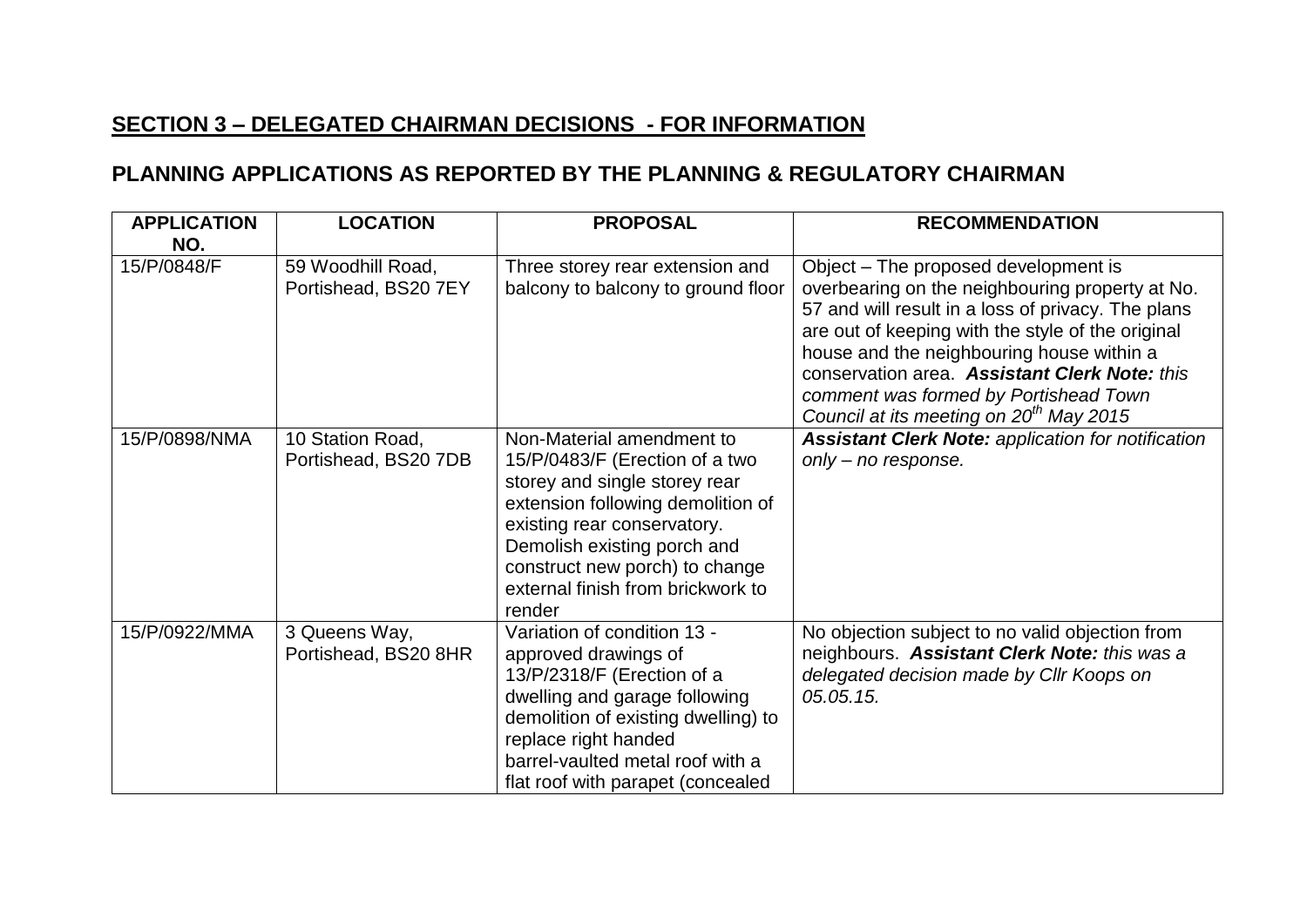|             |                                                          | gutter). The left hand side<br>barrel-vaulted roof will remain as<br>approved. Increase floor area at<br>lower ground floor to include area<br>previously allocated for water<br>tank                                                                             |                                                                                                                                                            |
|-------------|----------------------------------------------------------|-------------------------------------------------------------------------------------------------------------------------------------------------------------------------------------------------------------------------------------------------------------------|------------------------------------------------------------------------------------------------------------------------------------------------------------|
| 15/P/0937/F | Land to rear of 20 Nore<br>Road, Portishead, BS20<br>7HN | Application to vary condition 2<br>and remove condition 6 attached<br>to planning permission<br>14/P/2733/F (Erection of dwelling<br>with integral garage) to allow for<br>change of roof tiles and allow for<br>removal of requirement to attain<br>code level 3 | No objection - subject to no valid objection from<br>neighbours. Assistant Clerk Note: this was a<br>delegated decision made by Cllr Koops on<br>05.05.15. |

# **TREE APPLICATIONS AS REPORTED BY THE PLANNING & REGULATORY CHAIRMAN**

| <b>APPLICATION</b> | <b>LOCATION</b>                             | <b>PROPOSAL</b>                                                                           | <b>RECOMMENDATION</b>                                                                                                                                                                                                                    |
|--------------------|---------------------------------------------|-------------------------------------------------------------------------------------------|------------------------------------------------------------------------------------------------------------------------------------------------------------------------------------------------------------------------------------------|
| NO.                |                                             |                                                                                           |                                                                                                                                                                                                                                          |
| 15/P/0861/TPO      | Nore Road, Portishead,<br><b>BS20 8DX</b>   | Pruning and felling works to 32<br>trees as per application schedule<br>available online. | No objection – With the condition that an<br>appropriate number of native species trees<br>replace the felled trees. Assistant Clerk note:<br>this comment was formed by Portishead Town<br>Council at its meeting on $20^{th}$ May 2015 |
| 15/P/0951/TPO      | 50 Charlcombe Rise,<br>Portishead, BS20 8ND | T31 - Sycamore - Crown reduce<br>by up to 4m.                                             | No objection – subject to the approval of the<br>North Somerset Council Tree Officer. Assistant<br><b>Clerk Note:</b> this was a delegated decision made<br>by Cllr Koops on 05.05.15.                                                   |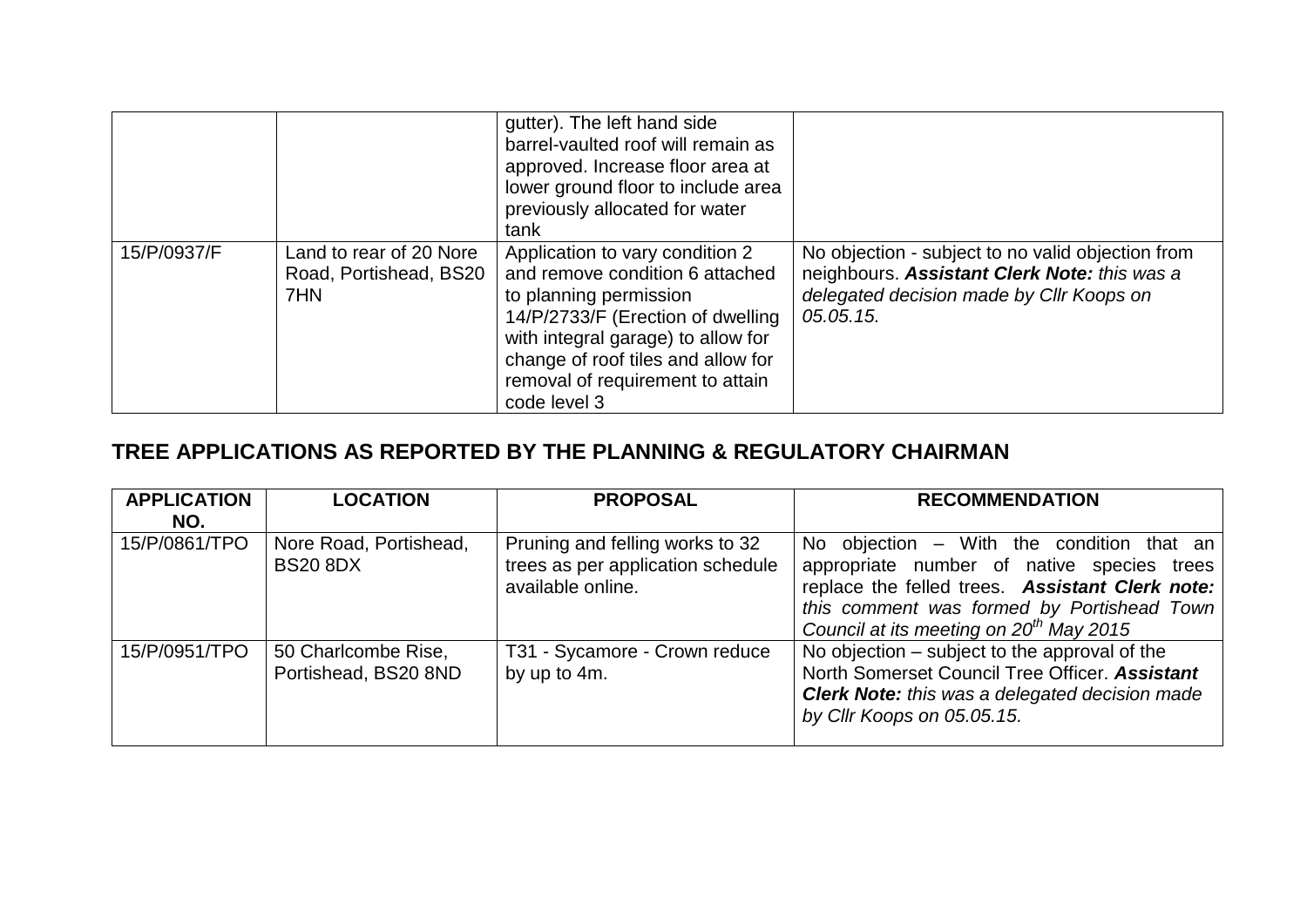## **PL369 OTHER PLANNING MATTERS - FOR INFORMATION**

- **1. THE FOLLOWING NOTIFICATIONS/ACKNOWLEDGEMENTS FROM NORTH SOMERSET COUNCIL WERE NOTED:-**
	- **A. APPLICATION WITHDRAWN**

#### **STREET TRADING CONSENT – MIZZEN COURT**

Application withdrawn.

#### **B. ENFORCEMENT CASES**

As at 13.05.15

## **CASE No. 2015/0205**

Rear of 5 Maysfield Close, Portishead, BS20 6RL Unauthorised fence being investigated

## **C. DELEGATED DECISIONS - NORTH SOMERSET COUNCIL**

For the period 1<sup>st</sup> April to 30<sup>th</sup> April 2015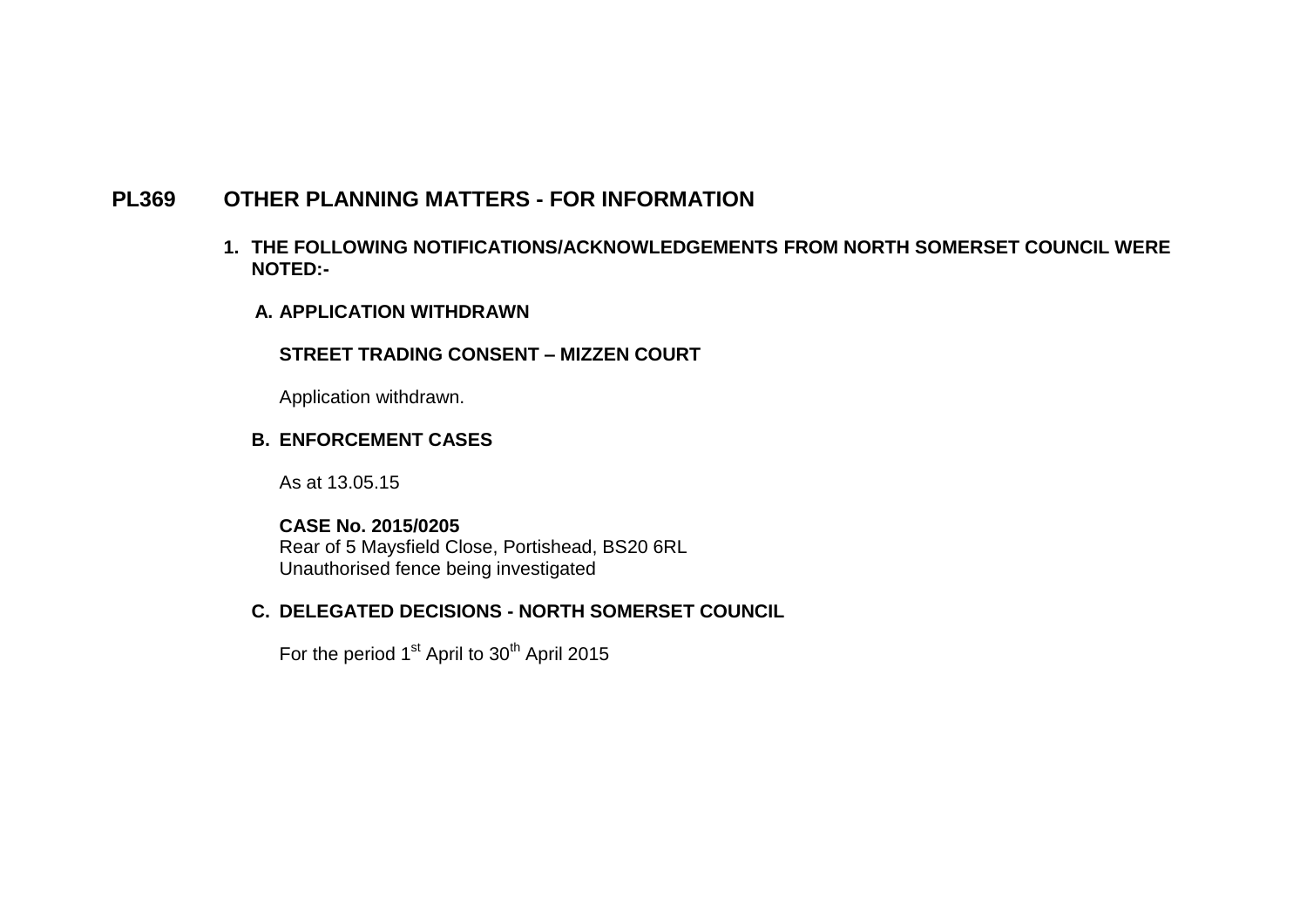#### **D. PLANNING CONSENT REFUSED**

#### **15/P/0547/TPO THE LIMES DENTAL PRACTICE, 6 WOODHILL ROAD, PORTISHEAD** Part consent was given to T1 x 3 Limes – thin crown by 10-15%, remove deadwood, Shorten overhanging side growth by 2 metres to gain a clearance of up to 3m from the adjacent newly built dwelling.

## **2. OFFICE FOR NUCLEAR REGULATION**

Assessing new nuclear power stations designs – Quarterly report for January to March 2015.

## **3. MATTERS FOR THE NEXT MEETING:**

No items requested.

Meeting closed 9.29pm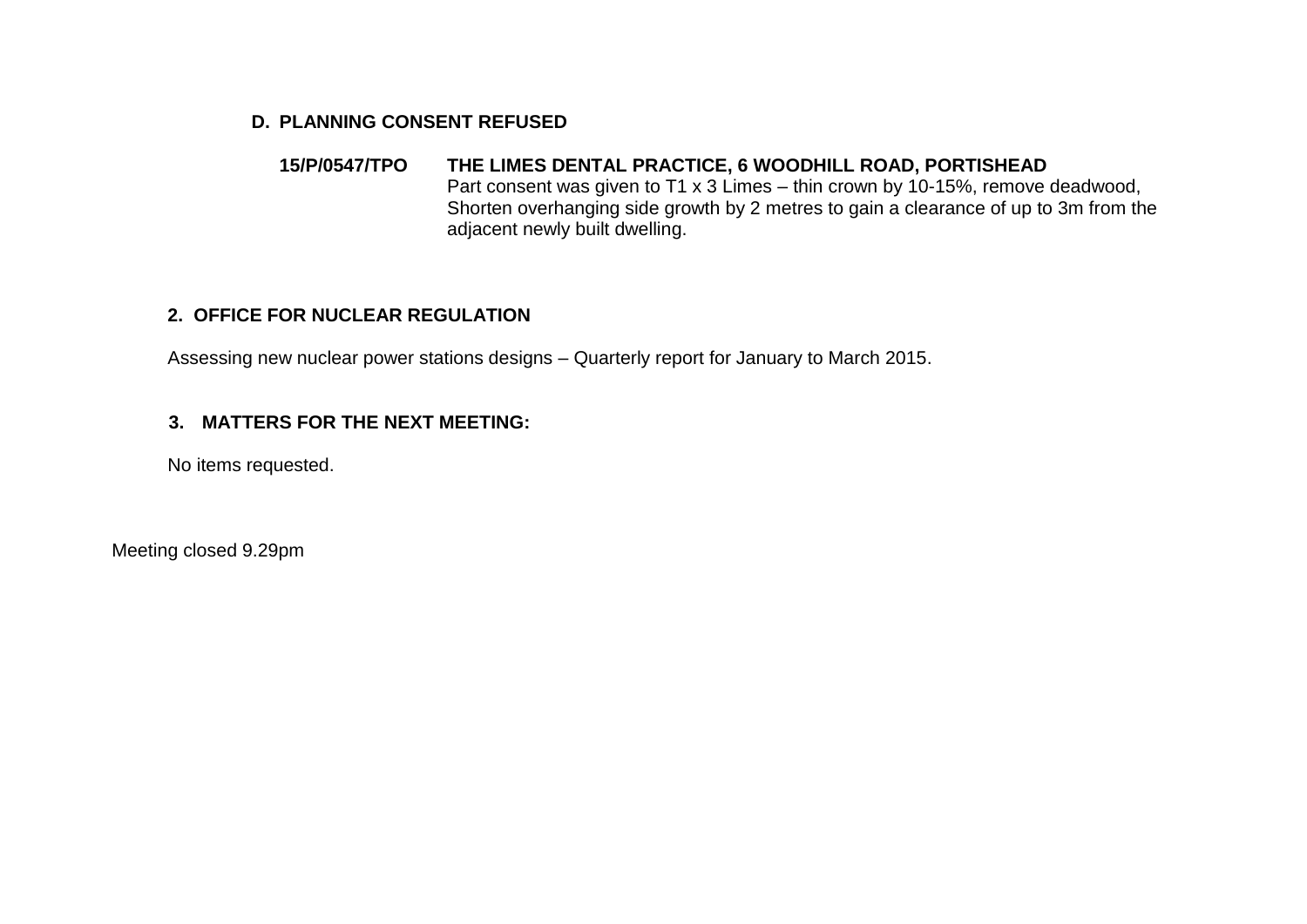## **4. (PL366) PLANNING AND TREE WORKS APPLICATIONS TO BE REVIEWED BY THE COMMITTEE AT ITS MEETING ON WEDNESDAY 3RD JUNE 2015 - COMMENTS TO BE SENT TO NORTH SOMERSET COUNCIL ( 1 of 3 pages)**

| <b>APPLICATION</b><br>NO. | <b>LOCATION</b>                                                                      | <b>PROPOSAL</b>                                                                                                                                                                                                                                               | <b>RECOMMENDATION</b>                                                                                                                                     |
|---------------------------|--------------------------------------------------------------------------------------|---------------------------------------------------------------------------------------------------------------------------------------------------------------------------------------------------------------------------------------------------------------|-----------------------------------------------------------------------------------------------------------------------------------------------------------|
| 15/P/0981/LDE             | 5 Springfield Road,<br>Portishead, BS20 6LH                                          | Certificate of Lawful development<br>for an existing use of basement<br>as a separate flat                                                                                                                                                                    | No Comment (this application is for notification<br>only)                                                                                                 |
| 15/P/0991/F               | 7 Gardner Road,<br>Portishead, BS20 7ER                                              | Proposed single storey rear and<br>side extension to provide rear<br>entrance lobby and kitchen.<br>Replace existing white cladding<br>to front elevation with horizontal<br>wood cladding.                                                                   | No objection - subject to no valid objection from<br>neighbours                                                                                           |
| 15/P/1028/F               | 352 Nore Road,<br>Portishead, BS20 8EX                                               | Retrospective application for the<br>erection of an extension to<br>balcony                                                                                                                                                                                   | No objection – providing privacy screens are<br>included to protect neighbours privacy (No. 116)<br>and subject to no valid objections from<br>neighbours |
| 15/P/1067/ADV             | Ground Floor Office Unit,<br>Marine View, Martingale<br>Way, Portishead, BS20<br>7AW | Display of 1no. internally-<br>illuminated fascia sign                                                                                                                                                                                                        | No objection                                                                                                                                              |
| 15/P/1071/F               | Gordano School, St<br>Marys Road, Portishead,<br><b>BS207QR</b>                      | Replacement of hanging tile wall<br>cladding on one of old school<br>buildings with insulated render<br>system in various colours to<br>match adjacent building newer<br>buildings. The areas of existing<br>face brickwork will also be<br>rendered to match | No objection                                                                                                                                              |
| 15/P/1074/F               | 29 St Peters Road,<br>Portishead, BS20 6QT                                           | Erection of a detached garage                                                                                                                                                                                                                                 | No objection – subject to no valid objections from<br>neighbours                                                                                          |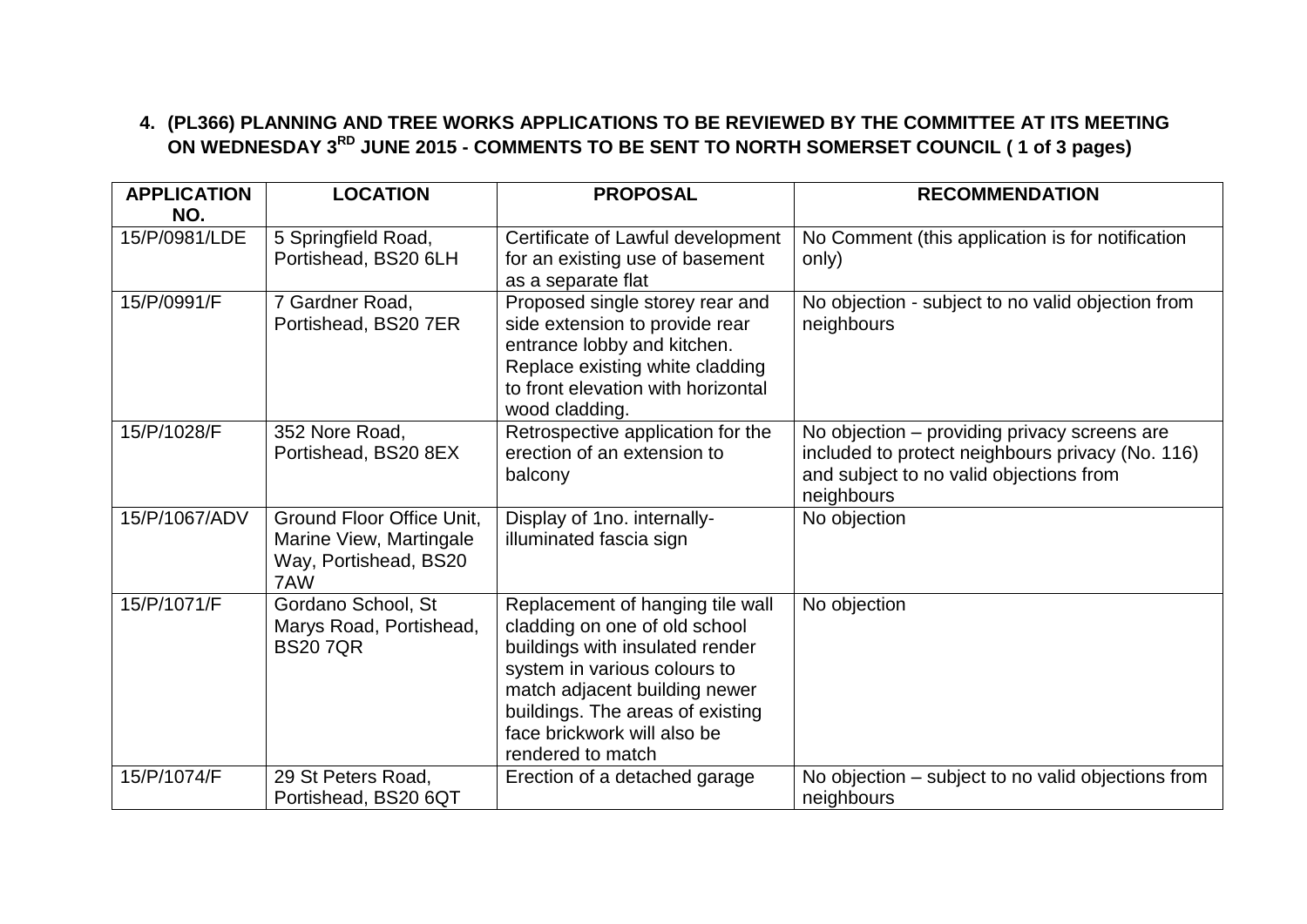| <b>APPLICATION</b> | <b>LOCATION</b>                                                  | <b>PROPOSAL</b>                                                                                                                                                                                                                                                                                                               | <b>RECOMMENDATION</b>                                                                |
|--------------------|------------------------------------------------------------------|-------------------------------------------------------------------------------------------------------------------------------------------------------------------------------------------------------------------------------------------------------------------------------------------------------------------------------|--------------------------------------------------------------------------------------|
| NO.                |                                                                  |                                                                                                                                                                                                                                                                                                                               |                                                                                      |
| 15/P/1078/F        | Lakehouse Nursery, 49<br>Beach Road West,<br>Portishead, BS207HX | Erection of a single storey<br>extension to the front elevation to<br>extend the existing porch                                                                                                                                                                                                                               | No objection – subject to no valid objections from<br>neighbours                     |
| 15/P/1085/WT       | 67 Woodhill Road,<br>Portishead, BS20 7HA                        | T1 x Yew - reduction of crown<br>upto 2 m to previous points; T2 x<br>Western Red Cedar - crown<br>reduction up to 1.5 m general<br>maintenance                                                                                                                                                                               | No objection – subject to the approval of the<br>North Somerset Council Tree Officer |
| 15/P/1095/F        | 4 Guillemot Road,<br>Portishead, BS20 7PH                        | Erection of a single storey<br>extension                                                                                                                                                                                                                                                                                      | No objection – subject to no valid objections from<br>neighbours                     |
| 15/P/1106/NMA      | 8 Pier Road, Portishead,<br><b>BS207DZ</b>                       | Non material amendment to<br>planning approval 15/P/0127/F<br>(Erection of a single storey side<br>extension) to omit west window to<br>kitchen extension and enlarge<br>roof window over kitchen                                                                                                                             | No Comment (this application is for notification<br>only)                            |
| 15/P/1114/F        | 4 Nichols Road,<br>Portishead, BS20 8DT                          | Erection of a single storey rear<br>extension following the demolition<br>of existing single storey rear<br>extension, erection of a two<br>storey side extension, and raise<br>ridge height to create a first floor<br>living area over original dwelling<br>footprint. Erection of raised<br>decking area to rear elevation | No objection – subject to no valid objections from<br>neighbours                     |
| 15/P/1126/F        | 15 Peartree Field,<br>Portishead, BS20 7LE                       | Erection of a single storey rear<br>extension and addition of door<br>and window to rear of garage                                                                                                                                                                                                                            | No objection – subject to no valid objections from<br>neighbours                     |